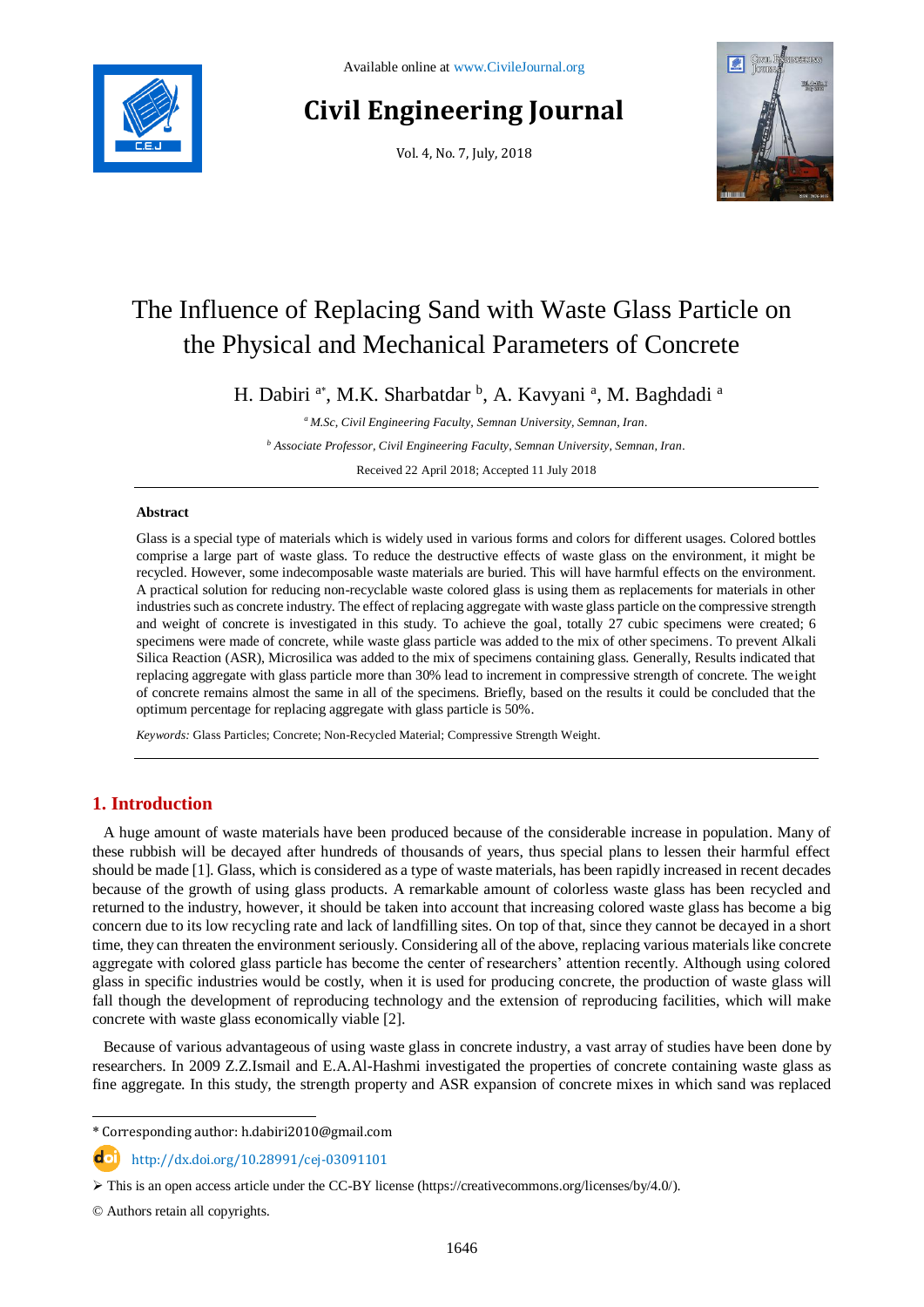with crushed waste glass at percentages of 10%, 15% and 20% were evaluated. The results proved 80% pozzolanic strength activity given by waste glass after 28 days. The compressive and flexural strength of the mix contacting 20% crushed glass were 10.99% and 4.23% higher than those of the control specimen, respectively. The test on the mortar bar showed that in comparison with the control specimen the finely crushed waste glass decreased expansion in size of 66% [3]. The influence of replacing fine aggregate with recycled glass waste on the fresh and hardened properties of self-compacting concrete (SCC) was reported by E.E.Ali and Sh.H.Al-Tersawy in 2012; in this experimental study eighteen specimens containing various cement contents (350, 400 and 450 Kg/cm<sup>3</sup>) and with the ratio of W/C in size of 0.4 were created. Fine aggregate was replaced with crushed recycled glass in percentage of 0%, 10%, 20%, 30%, 40% and 50%. Based on the results when the recycled glass content increased, the slump flow rose. Moreover, the compressive strength, splitting tensile strength, flexural strength and static elasticity modulus of the concrete fell with increasing the percentage of recycled glass particle; therefore, according to this study recycled glass particle can be utilized for producing SCC [4].

Y.Sharifi et al evaluated the effect of replacing fine aggregate with glass on the properties of SCC in 2013. In this study, fine aggregate were replaced with crushed glass in various weight percentages including 0%, 10%, 20%, 30%, 40% and 50%. The results demonstrated that by using waste glass, the flow-ability characteristics increased, while compressive strength, flexural and splitting strength of specimens decreased. As the amount of concrete strength reduction was negligible, glass particle can be successfully chosen as a replacement for fine aggregates to produce SCC [5]. Another experimental study carried out by T.S.Serniabat et al to assess the performance of concrete specimens containing various percentages of crushed glass to 5-20 mm maximum size and glass marble in size of 20 mm to be used as coarse aggregate. The results of the test demonstrated that the specimen containing the balanced of percentage of glass particle and round marbles possess the highest compressive strength because of good performance of glass beads in bond formation and strong marbles with high strength [6]. T.Ganiron Jr conducted an experimental study to investigate the effect of replacing coarse aggregate with crushed glass bottles in physical and mechanical characteristics of concrete mix. Based on the results, up to 10% coarse aggregate weight can be replaced with recycled crushed glass in concrete mix and a mix design of 5% weight insertion to the concrete mix will lead to an acceptable compressive strength [7]. A.B.Keyron and G. J. Ibrahim carried out similar study on the fresh and hardened mechanical properties of the concrete containing window waste glass. According to the results, replacing coarse aggregate with window glass particle decreased the slump and fresh density owing to angular shape of grain, while other properties including compressive, splitting and flexural strength increased. On top of that, results indicated that when the ratio of waste glass increased, the strength rapidly rose to a given limit beyond which they decrease [8].

Some of mechanical properties, Fresh properties, abrasion resistance, water absorption, chloride ion penetration, permeability, chemical resistance, carbonation resistance, drying shrinkage and alkali-silica reaction expansion of mortar/concrete mixtures containing waste glass as fine aggregate replacement have been reviewed by A. M. Rashad in 2014 [9]. In another study done by V.Srivastara et al, it was concluded that coarse aggregate can effectively be replaced with waste glass (limited to 50%) without remarkable change in strength [10]. In 2015 the influence of ground waste glass (GWG) micro particle as cementary material on mechanical and durability response properties of SCC was evaluated by Y.Sharifi et al. the obtained results revealed that by increasing the percentage of GWG micro particle, the workability of fresh concrete rose. In addition, utilizing GWG micro particle limited to replacement of 15% will result in concrete with enhanced hardened strength. Furthermore, by increasing the ratio of GWG particle, ASR expansion dropped down; hence SCC can be produced by using GWG as cementary material [11]. The results of another experimental study on the effect of using recycled glass on mechanical properties of green concrete revealed that while compressive and flexural strength of concrete showed highest amount when 13% of cement is replaced with neon glass, splitting tensile strength reached the maximum size at the same ratio but by using green glass [12]. H.G Patel and S.P Dalal investigated the mechanical and physical properties of concrete containing waste glass particle. Results of their research demonstrated that the physical, mechanical properties and durability aspects of concrete remained in a desirable range according to Codes. The microstructure evaluation showed that glass and PVC particle have formed a good and even distribution across the concrete [13]. Using fluorescent light tube waste as fine aggregate in concrete was investigated by P.Seenu and K.Kaviya in 2017. Results indicated that replacing fine aggregate with fluorescent tube light waste less than 10% replacement reaches the highest level [14].

The main novel of this study is to examine the influence of replacing sand with glass on compression strength and weight of concrete. The most important concern regarding replacing aggregate with glass in concrete is the chemical reaction between Microsilica in glass and Alkali material in concrete mix, which is known as Alkali Silica Reaction. This reaction can lead to concrete corrosion. One of the effective ways which can prevent ASR is using Pozolani material like Microsilica in concrete mix [2, 15-17], therefore, Microsilica was added to the specimens containing waste glass particles. Moreover, the effect of using Microsilica on above-mentioned parameters of concrete is presented.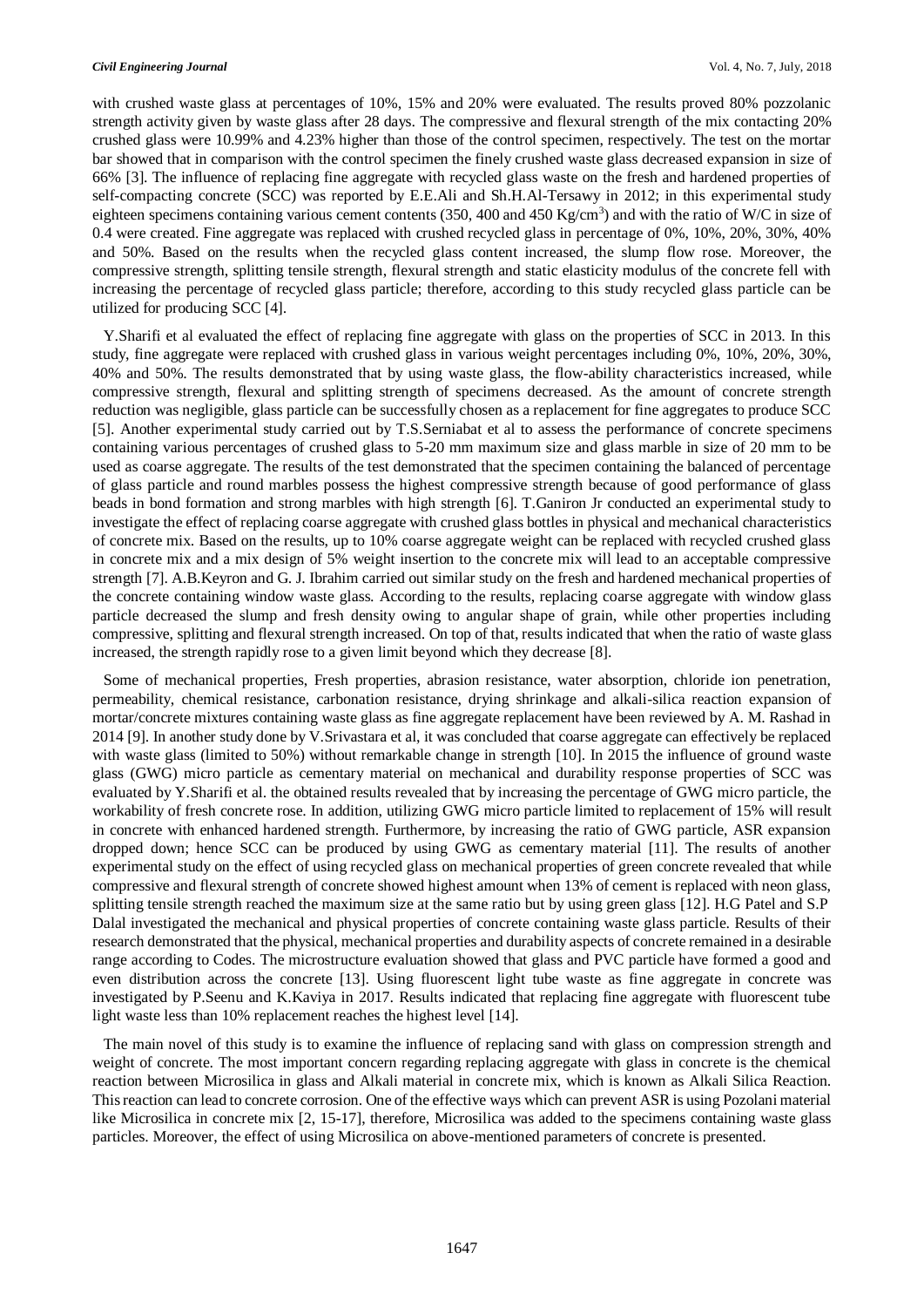### **2. Research Significance**

Replacing aggregate with waste glass particle in concrete mix have various upwards; firstly, the amount of waste glass would be decreased. Consequently, its negative effects on environment would be remarkably reduced. Moreover, the less the glass waste are, the more lands would be available for other industries and farming. Further and even more importantly, when waste glass particle is used instead of aggregate in concrete mix, the cost of concrete and construction would be decreased.

#### **3. Experimental Study**

In this study, sand and gravel are obtained from SEMNAN MASE SARA factory and the glass replaced as sand is supplied from waste bottles which are introduced by NOOSHIN factory and HOLSTEN factory. It should be mentioned that glass bottles were in two colors; green and brown, and as shown in Figure 1 they were crashed using manual instruments.

To investigate the effect of replacing sand with waste glass particle on compressive strength and weight of concrete, totally 27 Series of mixes were prepared; three of them were made of concrete, six of them contained glass particle without Microsilica, three of them contained Microsilica without glass particle and other mixes contained both of glass particle and Microsilica. The percentage of materials used for each specimen is provided in Table 1. ASTM C33 was considered for distribution of aggregate particle size [19]; the grading curve for the aggregate is demonstrated in Figure 2. letters were used to nominate specimens; C: Concrete, G: Glass, M: Microsilica and the first number following them shows the glass percentage replaced as sand, and the second number express the specimen number. For instant, CGM20- 1 means the first specimen which contains 20% glass replaced as sand and contains Microsilica in its mix. The name of other specimens and their properties are given in Table 2.



**Figure 1. Glass particle used as sand**

**Table 1. The percentage of material used for specimens**

| <b>Sample</b> | W/C  | Water<br>(qr) | <b>Cement</b><br>(qr) | Sand $(gr)$ | Gravel<br>(gr) | Glass $(gr)$                                                                                     |                                                              | <b>Microsilica</b> |
|---------------|------|---------------|-----------------------|-------------|----------------|--------------------------------------------------------------------------------------------------|--------------------------------------------------------------|--------------------|
|               |      |               |                       |             |                | #100 <r<#16< th=""><th>#16<r<#4< th=""><th><math>(\mathbf{gr})</math></th></r<#4<></th></r<#16<> | #16 <r<#4< th=""><th><math>(\mathbf{gr})</math></th></r<#4<> | $(\mathbf{gr})$    |
| $\mathsf{C}$  | 0.54 | 625           | 1150                  | 3000        | 3000           | $\mathbf{0}$                                                                                     | $\mathbf{0}$                                                 | $\mathbf{0}$       |
| CG10          | 0.54 | 625           | 1150                  | 2700        | 3000           | 150                                                                                              | 150                                                          | $\mathbf{0}$       |
| CG20          | 0.54 | 625           | 1150                  | 2400        | 3000           | 300                                                                                              | 300                                                          | $\mathbf{0}$       |
| CM            | 0.54 | 625           | 1150                  | 3000        | 3000           | $\boldsymbol{0}$                                                                                 | $\mathbf{0}$                                                 | 57.5               |
| CGM10         | 0.54 | 625           | 1150                  | 2700        | 3000           | 150                                                                                              | 150                                                          | 57.5               |
| CGM20         | 0.54 | 625           | 1150                  | 2400        | 3000           | 300                                                                                              | 300                                                          | 57.5               |
| CGM30         | 0.54 | 625           | 1150                  | 2100        | 3000           | 450                                                                                              | 450                                                          | 57.5               |
| CGM40         | 0.54 | 625           | 1150                  | 1800        | 3000           | 600                                                                                              | 600                                                          | 57.5               |
| CGM50         | 0.54 | 625           | 1150                  | 1500        | 3000           | 750                                                                                              | 750                                                          | 57.5               |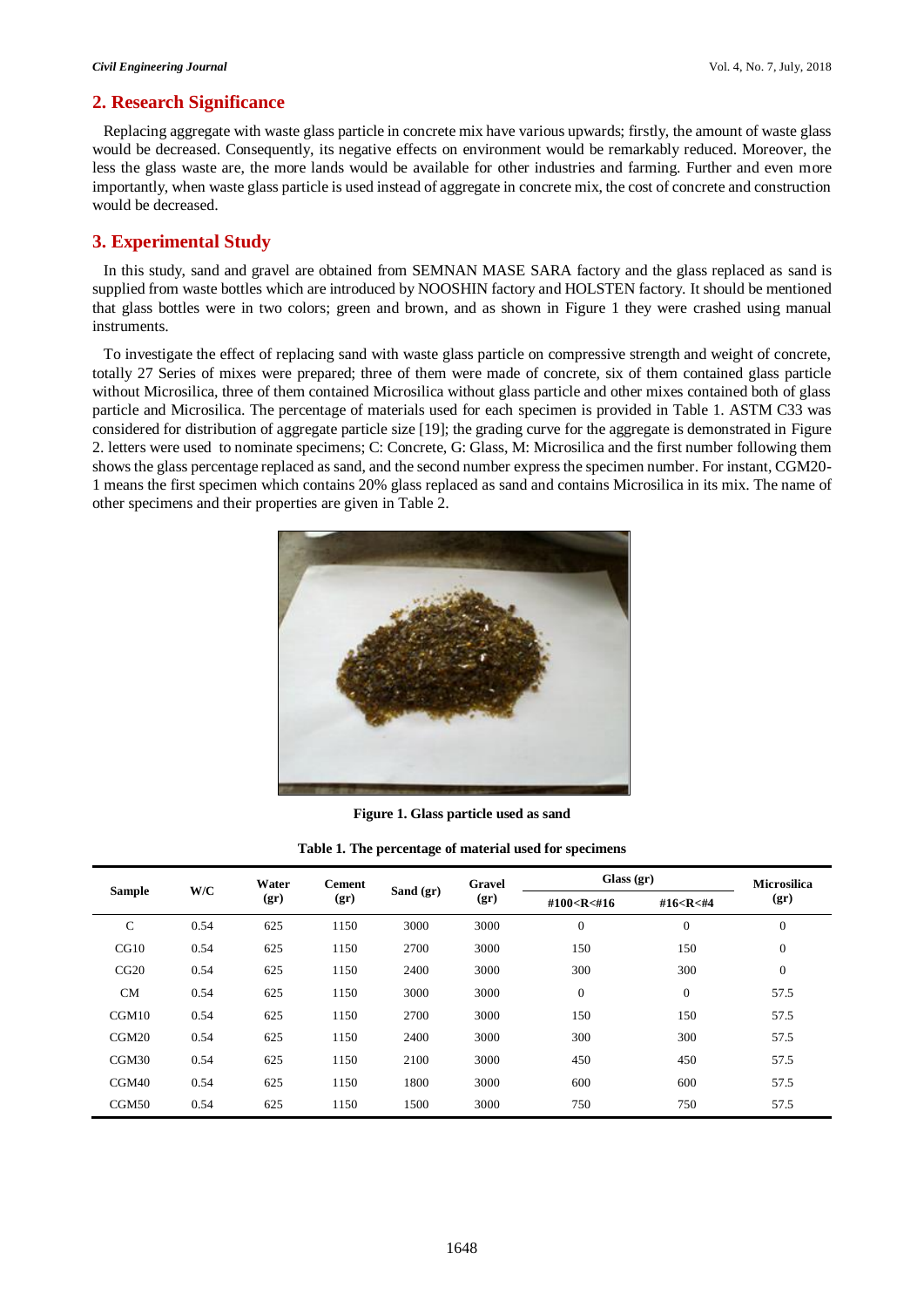

#### **Figure 2. Grading curve for concrete aggregate**

| <b>Sample</b> | No.            | <b>Glass Percent</b><br>$(% \mathbf{A})$ (% Sand) | Microsilica<br>(% Cement) |
|---------------|----------------|---------------------------------------------------|---------------------------|
|               | $\mathbf{1}$   |                                                   |                           |
| $\mathcal{C}$ | $\overline{2}$ | 0%                                                | $\overline{0}$            |
|               | 3              |                                                   |                           |
|               | $\mathbf{1}$   |                                                   |                           |
| CG10          | $\overline{2}$ | 10%                                               | $\overline{0}$            |
|               | 3              |                                                   |                           |
|               | $\mathbf{1}$   |                                                   |                           |
| CG20          | $\overline{2}$ | 20%                                               | $\boldsymbol{0}$          |
|               | 3              |                                                   |                           |
|               | $\mathbf{1}$   |                                                   |                           |
| <b>CM</b>     | $\overline{2}$ | 0%                                                | 5                         |
|               | 3              |                                                   |                           |
|               | $\mathbf{1}$   |                                                   |                           |
| CGM10         | $\overline{2}$ | 10%                                               | 5                         |
|               | 3              |                                                   |                           |
|               | $\mathbf{1}$   |                                                   |                           |
| CGM20         | $\overline{c}$ | 20%                                               | 5                         |
|               | 3              |                                                   |                           |
|               | $\mathbf{1}$   |                                                   |                           |
| CGM30         | $\overline{c}$ | 30%                                               | 5                         |
|               | 3              |                                                   |                           |
|               | $\mathbf{1}$   |                                                   |                           |
| CGM40         | $\overline{c}$ | 40%                                               | 5                         |
|               | 3              |                                                   |                           |
|               | $\mathbf{1}$   |                                                   |                           |
| CGM50         | $\overline{c}$ | 50%                                               | 5                         |
|               | 3              |                                                   |                           |

| Table 2. Percentage of glass and Microsilica added to mixes |  |
|-------------------------------------------------------------|--|
|-------------------------------------------------------------|--|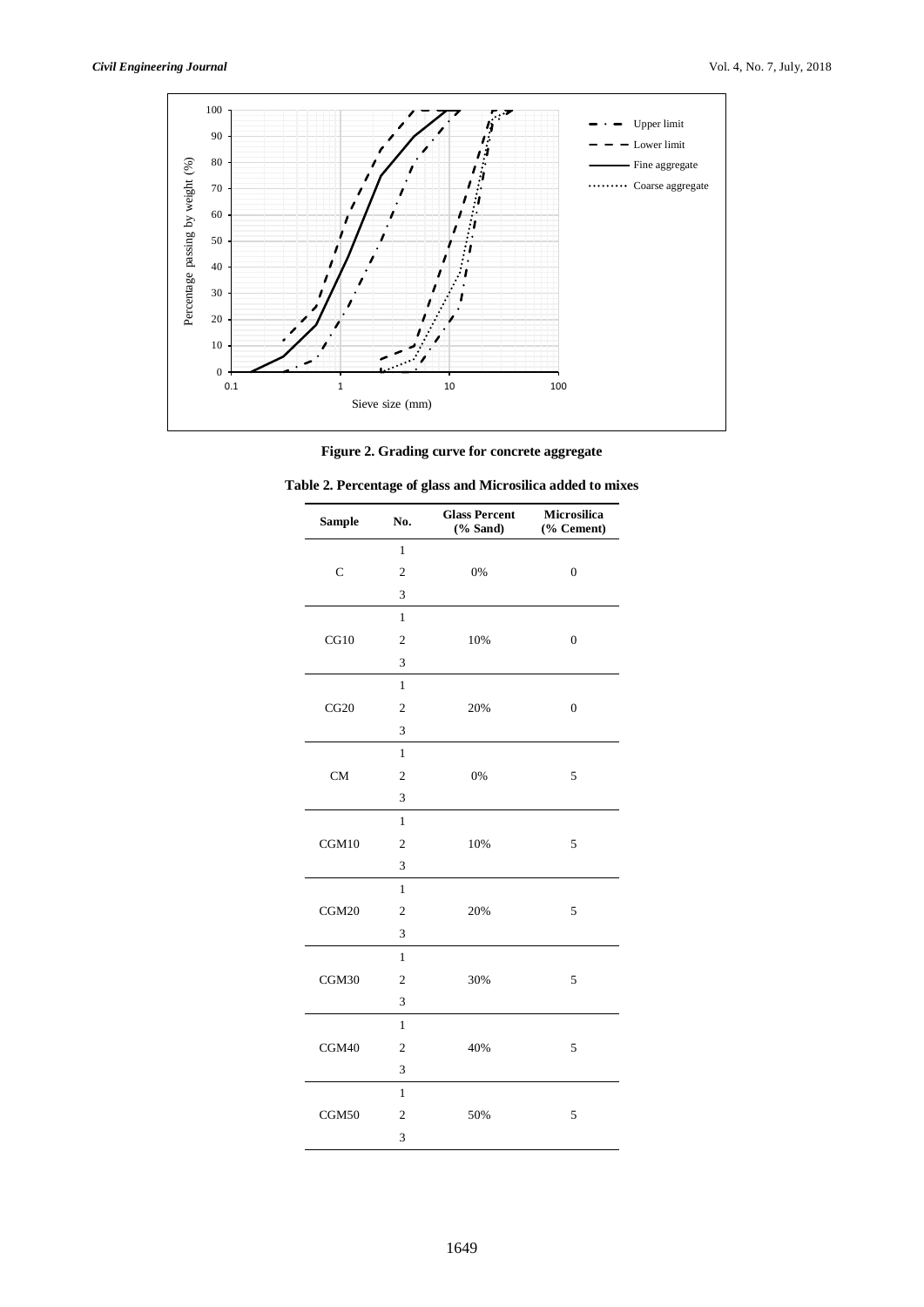# **4. Test Procedure**

Having been prepared, the  $100\times100\times100$  mm cubic molds were coated by industrial oil to prevent adhesion of concrete. Then, concrete was casted in three 30 mm layers and each of which was compacted using steel bar and shaking table. After one day the molds were removed from concrete and the specimens were placed in water. Having been cured for 7 days, the weight of specimens was measured using digital balance and then axial force was applied to specimens using concrete compression machine as shown in Figure 3.



**Figure 2. Concrete compression test**

#### **5. Results and Discussion**

The measured weight and the results of concrete compression test are provided in Table 3.

| Tuble of Hebland of the test |                |             |                        |                                 |                          |  |
|------------------------------|----------------|-------------|------------------------|---------------------------------|--------------------------|--|
| <b>Sample</b>                | No.            | Weight (kg) | Average of Weight (kg) | Compression strength $(kg/cm2)$ | Average of $CS (kg/cm2)$ |  |
|                              | $\mathbf{1}$   | 2.394       |                        | 330                             |                          |  |
| ${\bf C}$                    | $\sqrt{2}$     | 2.364       | 2.373                  | 299                             | 325                      |  |
|                              | 3              | 2.360       |                        | 346                             |                          |  |
|                              | $\mathbf{1}$   | 2.280       |                        | 178.5                           |                          |  |
| CG10                         | $\sqrt{2}$     | 2.378       | 2.307                  | 167.9                           | 162.86                   |  |
|                              | 3              | 2.264       |                        | 142.2                           |                          |  |
|                              | $\mathbf{1}$   | 2.448       |                        | 240                             |                          |  |
| CG20                         | $\overline{2}$ | 2.416       | 2.453                  | 245                             | 278.33                   |  |
|                              | 3              | 2.442       |                        | 350                             |                          |  |
|                              | $\mathbf{1}$   | 2.364       |                        | 280                             |                          |  |
| $\rm CM$                     | $\sqrt{2}$     | 2.370       | 2.370                  | 360                             | 320.33                   |  |
|                              | 3              | 2.376       |                        | 321                             |                          |  |
|                              | $\mathbf{1}$   | 2.406       |                        | 204                             |                          |  |
| CGM10                        | $\sqrt{2}$     | 2.434       | 2.388                  | 280                             | 241.33                   |  |
|                              | 3              | 2.324       |                        | 240                             |                          |  |
|                              | $\mathbf{1}$   | 2.434       |                        | 355                             |                          |  |
| CGM20                        | $\sqrt{2}$     | 2.466       | 2.440                  | 410                             | 385.000                  |  |
|                              | $\mathfrak{Z}$ | 2.420       |                        | 390                             |                          |  |
|                              | $\mathbf{1}$   | 2.402       |                        | 390                             |                          |  |
| CGM30                        | $\sqrt{2}$     | 2.442       | 2.443                  | 420                             | 396.666                  |  |
|                              | 3              | 2.486       |                        | 380                             |                          |  |
|                              | $\,1$          | 2.408       |                        | 569                             |                          |  |
| CGM40                        | $\sqrt{2}$     | 2.474       | 2.443                  | 423                             | 473.666                  |  |
|                              | 3              | 2.446       |                        | 429                             |                          |  |
|                              | $\mathbf{1}$   | 2.410       |                        | 525                             |                          |  |
| CGM50                        | $\sqrt{2}$     | 2.390       | 2.408                  | 510                             | 513.600                  |  |
|                              | 3              | 2.424       |                        | 505.8                           |                          |  |

#### **Table 3. Results of the test**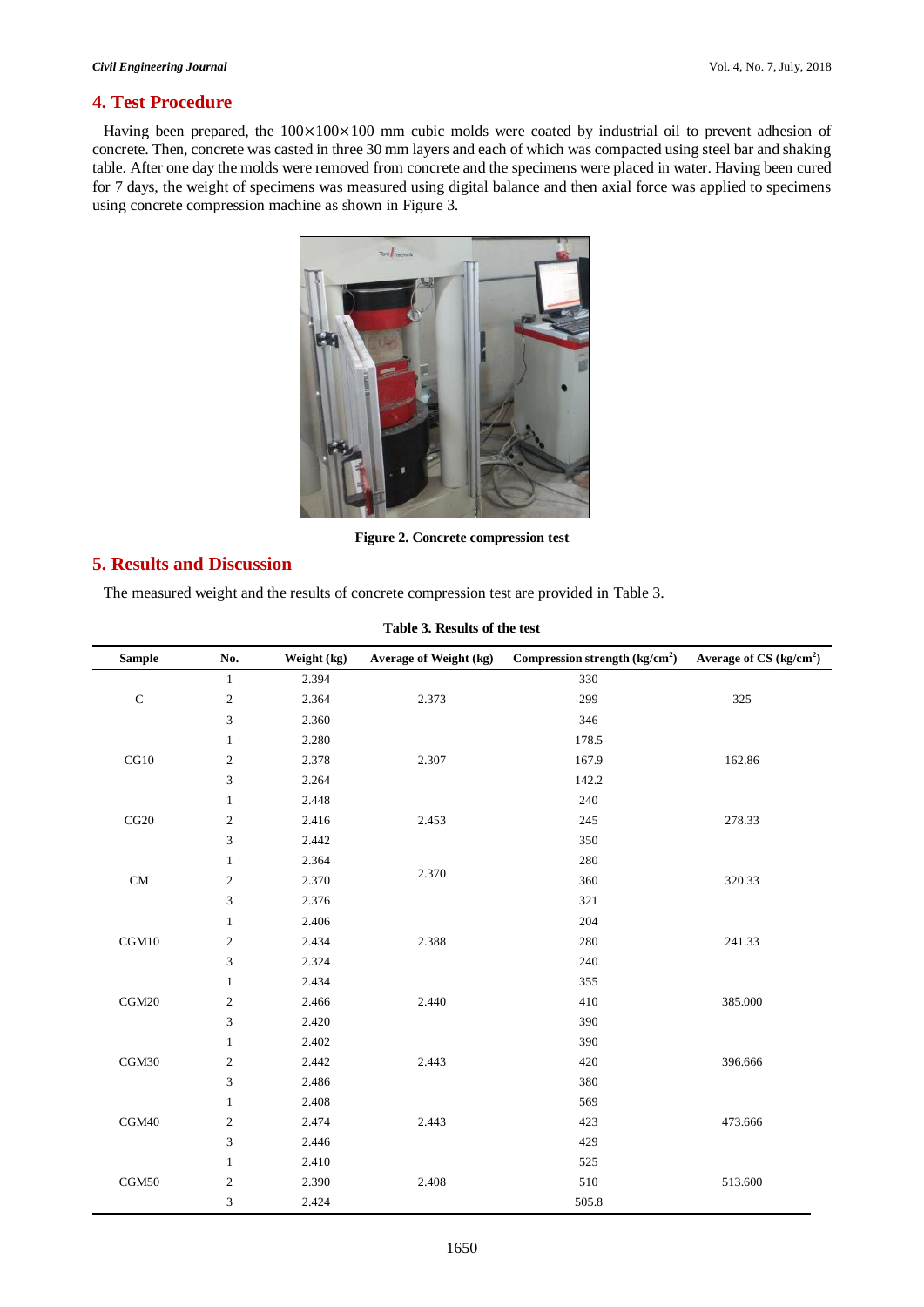As it could be seen in Table 3 the maximum and minimum amount of compressive strength belongs to CGM50 and CG10 in size of 513.60 and 162.87, respectively. The other note which could be found based on the results is that there is no significant change in weight of the specimens and it almost remained the same.

To have better comparison between different specimens, variable parameters are shown in Figure 3 and 4.



**Figure 3. Comparison of average weight of specimens**



**Figure 4. Comparison of average compressive strength of specimens**

Figure 3 illustrates the average weight of specimens. The first point which could be found from the Figure 3 is that the weight of the specimens fluctuates and no specific relation between the percentage of added glass particle and the weight of concrete could be presented. Based on the data provided by Figure 3 the weight of CM and C could be considered almost the same. In other words, as it was expected, adding Microsilica to the mixture does not change the weight of concrete significantly. On top of that, although the weight of CGM10 and CGM20 are more than the weight of CM10 and CM20 in size of 3.51% and 0.21%, respectively, their difference is not remarkable. Briefly, the maximum difference in all of the weight of specimens is less than 136 gr which could be neglected.

The compressive strength of the specimens is demonstrated in Figure 4. Taking a glance at the Figure 4, it could be realized that generally when the percentage of waste glass particle increase, the compressive strength rise. Going through the details, the compressive strength of CGM20, CGM30, CGM40 and CGM50 is higher than that one of C in size of 18.46%, 22.05%, 45.74% and 58.03%, respectively. The other considerable point which should be mentioned is that in addition of preventing ASR, adding Microsilica increase the compressive strength of specimens. To put it simply, the compressive strength of CGM10 and CGM 20 is greatly more than the one of CM10 and CM20 in size of 48.17% and 38.33%, respectively. It should be noted that by comparing CM and C it could be found that adding Microsilica to the concrete mix made of natural aggregates does not alter compressive strength significantly.